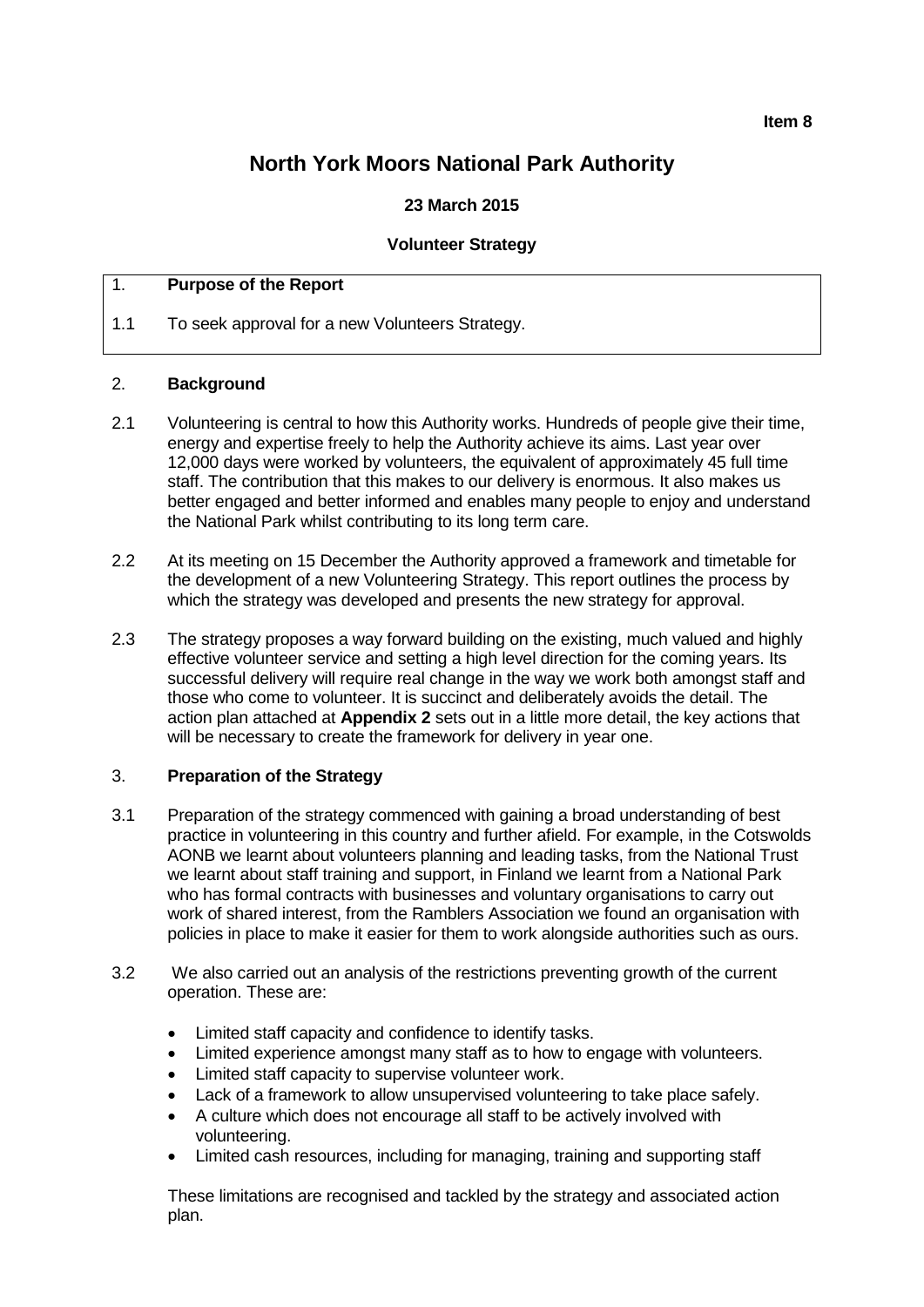- 3.3 A wide consultation has taken place in the following ways.
	- Every member of staff and every volunteer has had the opportunity to comment.
	- Focus groups of both volunteers and staff were held.
	- Department meetings discussed the draft.
	- Parish Forums were invited to comment.
	- It was discussed at the Voluntary Rangers Annual Meeting.
	- Management Team saw both the draft and the responses to the consultation.
- 3.4 The response to the strategy by both staff and volunteers has been overwhelmingly positive and there is a real appetite to see it delivered. Some issues were raised and many have been taken into account in amendments to the first draft.
- 3.5 Discussions have taken place with the Authority's insurers and are planned with our specialist Health and Safety advisers to ensure that the right steps are taken to ensure safe delivery.
- 3.6 The strategy is attached at **Appendix 1** and is now recommended for approval.

## 4. **The Action Plan and Implementation**

- 4.1 Attached at **Appendix 2** is an action plan setting out the key steps in the first year delivery of the strategy. It sets out two clear phases, work in April to August will largely focus on getting the framework of contracts, codes of practice, training and support, etc in place. From August work will turn to delivery of the new ways of volunteering.
- 4.2 An exception to this is the establishment of new ways of working in Ranger and Field Services which has been prior approved and is well underway.

## 5. **Priorities and Targets**

- 5.1 It is intended that the strategy will lead to a growth in volunteering across the Authority's functions and that an early task is for each department to identify key areas for development. This said, early target areas will be the further growth of the now successfully established volunteering programme at Visitor Centres, some input to core administration/management functions and growth in volunteer involvement in the Authority's drive on restoring Planted Ancient Woodland Sites and planting native woodland.
- 5.2 It is anticipated that the 2015/6 will largely be a year of consolidation and preparation and the target for volunteer days is therefore set at 12,500, a slight growth in anticipated outturn for 2014/5. Growth targets for future years will be set on an annual basis but it is proposed that the long term aspiration is to increase volunteer days to 25,000 by 2025.

## 6. **Financial and Staffing Implications**

- 6.1 All cash requirements set out in the action plan are covered by existing budgets for 2015/16.
- 6.2 A full review of existing volunteer team roles and of what support is required to ensure successful delivery is included as one of the first steps in the action plan. No reduction in staff numbers is planned for the volunteers team but roles and ways of working may change to reflect the needs of the strategy. Additional funding to cover an anticipated slight increase in costs has already been agreed and is allocated in the 2015/16 budgets.